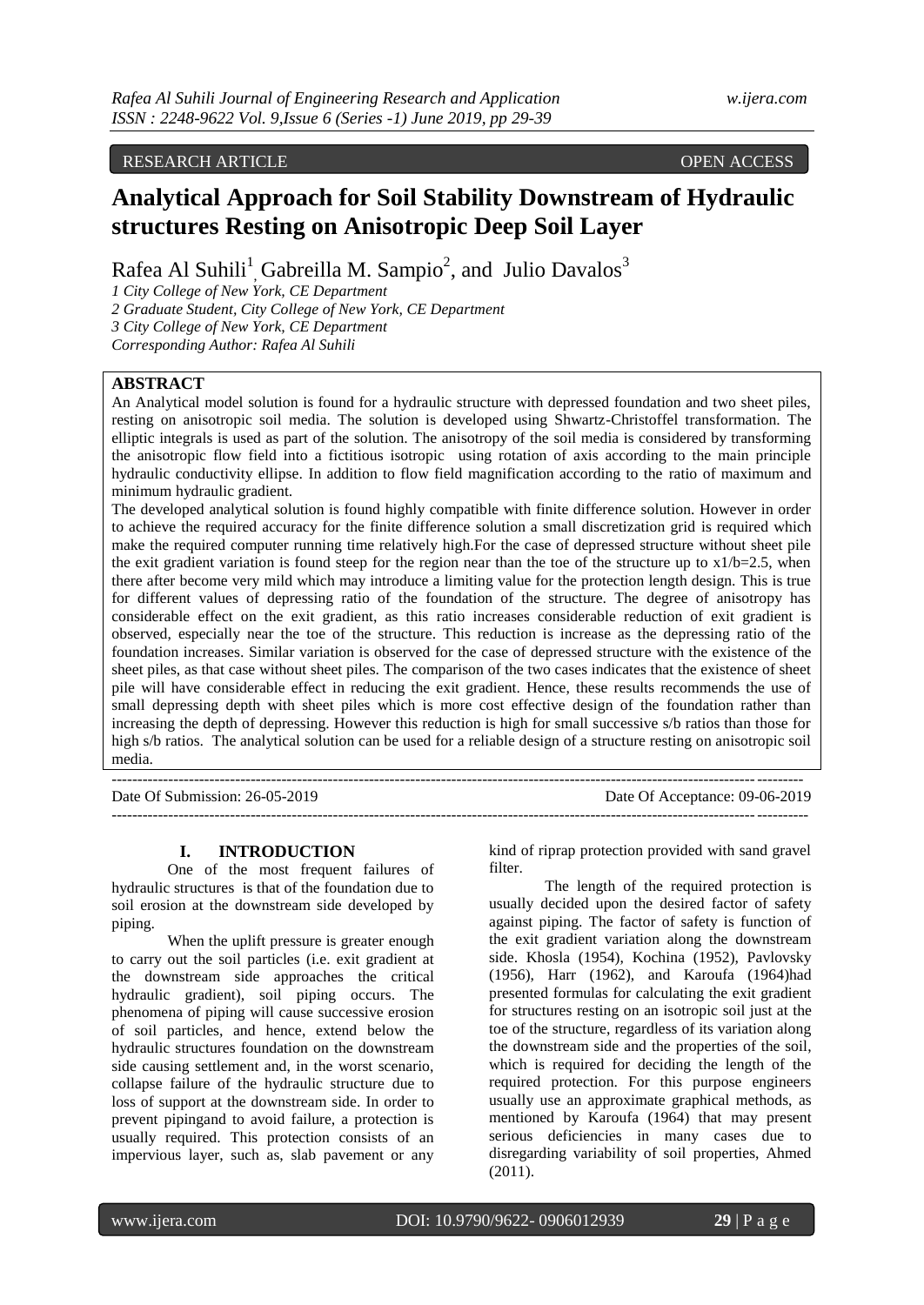Alsenousi and Mohamed (2018) had used FE modeling to model seepage under hydraulic structure. The case is a dam with depressed foundation and single inclined sheet pile located anywhere in between the upstream and downstream edges of the structure base. The structure is resting on anisotropic homogeneous soil. The results show that as the  $K_x/K_y$  increases, the exit gradient increases. This observation was may be due to the lack of the required very small discretization grid required to achieve the convenient accuracy, because physically as this ratio increase the exit gradient should decresase. In other research, the comparison of the exit gradient obtained using finite differences by Abbas(1994) and an analytical solution presented by Mohamed and Agiralioglu (2005) showssignificant differences. Numerical solution for exit gradient needs a very small grid size to obtain reasonable values as will be shown later herein.

Jamal (2017) has used SEEP/W to obtain a data base for uplift pressure and the exit gradient of a two sheet piles structures laying on two layered soils. This data base is then used to obtain regression equations to find uplift force and the exit gradient as function of sheet pile depths, thicknesses of soil layers, hydraulic conductivities of the two layers and foundation width.

Khassaf et al (2009) had used GEO-SPLOE, SEEP/W finite element package to analyze seepage under a weir foundation with isotropic homogeneous soil. The structure has three sheetpiles: one at the upstream side, one at the downstream side and an intermediate with equal lengths. The effect of removing each sheet pile was investigated. It was also found that the downstream sheet pile has the most effect on toe exit gradient.

Alneamy and Alghazali (2015) had used "SLIDE" program to analyze seepage under hydraulic structures though single and multi-layer soils with inclined cutoffs located at the downstream side and/or upstream side. The software used FE modeling. It was found that for the case of downstream cutoff only the exit gradient is minimum for an inclination angle120° from horizontal. For the case of two vertical sheet pile, the maximum exit gradient was found 0.053.

Al-Suhili et al (1988) presented a direct mathematical approach for exit gradient evaluation along the downstream side of hydraulic structures. The method was developed using Shwartz-Christoffel conformal mapping technique. Equations were developed for a dam with a single sheet pile. The location and length of the sheet pile were set as variables; so as many different configurations can be adopted. Different cases can be deduced by setting the values of depressed depth, length and location of sheet pile. A different

approach of a simple ideal case of a dam without sheet pile and without depressed depth was develop by Kochina (1952),.Al-Suhili et al (1988) general solution is identical to Kochina(1952) solution, when the depth of depression and the length of sheetpile are both set to zero. The expressions for exit gradient variation along the downstream side of the structure for different cases of Al-Suhili et al (1988) solution are shown in Tables (1) and (2), for the infinite depth of porous media and for finite depth of porous media, respectively, these solutions are for homogeneous isotropic soil media. Goel and Pillai (2010) developed an exit gradient variation on the extended floor length for one intermediate pile of weirs of permeable foundations.

**Table 1-** Exit Gradient for the case of infinite porous media (Al Suhili et al 1988)



Ie: exit gradient

t: intermediate t-plane variable of shwartz-Christoffel transformation all other symbols are the dimensions shown on table.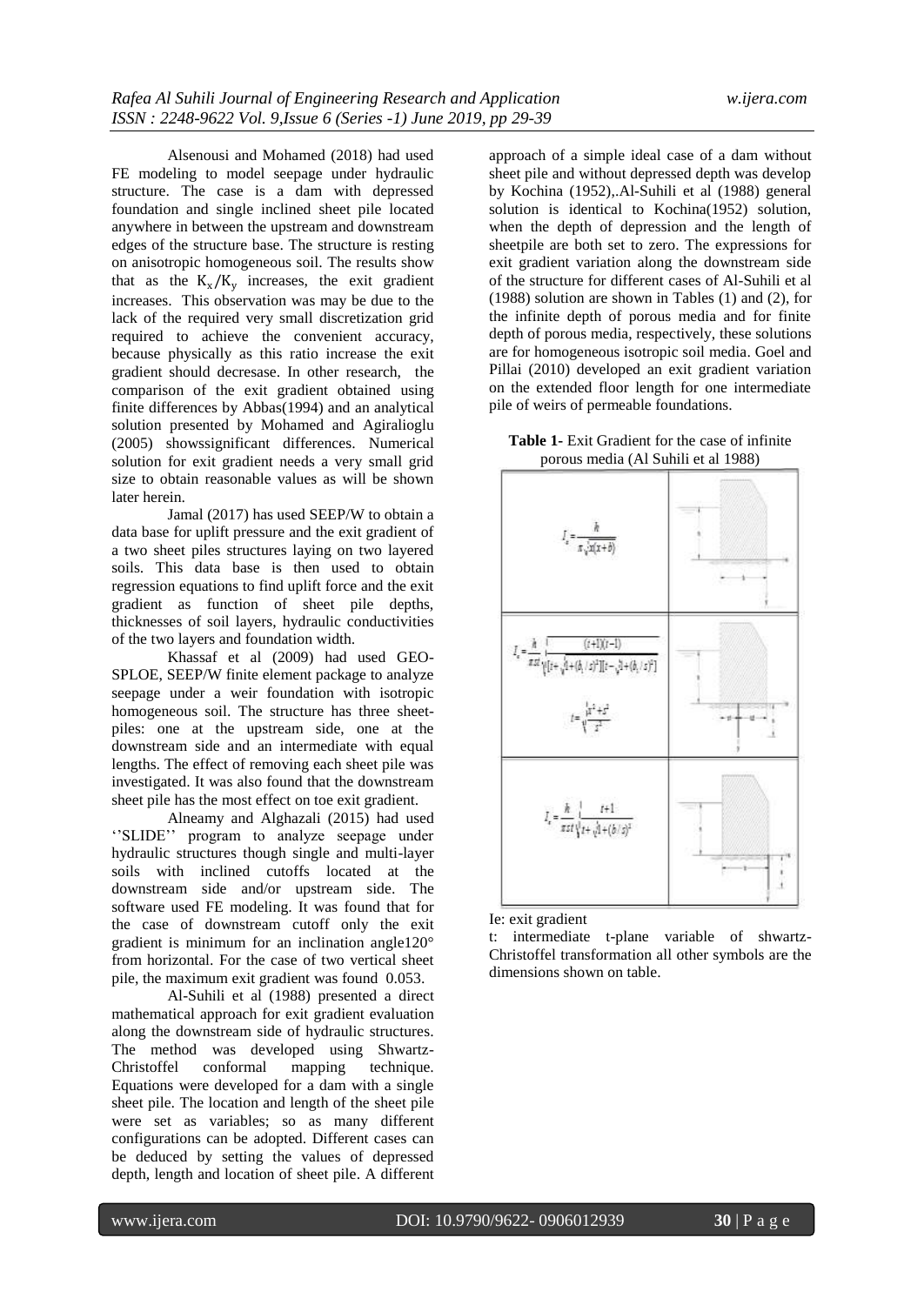

**Table 2-** Exit Gradient for the case of finite porous media (Al Suhili at al 1988).

T: is the thickness of the soil strata.

In order to accountfor spatial variability of soils in hydraulic conductivity,Griffits and Fenton(1993), El –Fitiany et al (2003),Al-Suhili and Al-Joubori(2006), Alneamy and Alghazali (2015),Ahmnd and Oyedele(2016),and Jamel(2017) had developed numerical models to evaluate the exit gradient for anisotropic and heterogeneous soils. Mishra and Reddy (1983) proposed analytical solution for the exit gradient at the downstream side of a vertical sheet pilein anisotropic porous medium. Al-Suhili(2009), had developed an analytical solution for exit gradient variation downstream an inclined sheet pile. Results indicates that the angle of inclination of the sheet pile has considerable effect on the exit gradient variation. Al Suhili and Al Kaddi(1989) had developed a solution of the variation of exit gradient downstream of depressed dams resting on isotropic homogeneous soil. Al Suhili and karim(2014), had developed a seep/w based optimization model using a coupled Genetic Algorithm model GA with an Artificial Neural network model ANN to find the required optimum depths of two vertical sheet piles one at the upstream side and other at the downstream side. The model was verified by a physical tank model. Al Suhili et al. (2017), had developed a seep/w

based optimization model using GA method coupled with an Artificial Neural network model to find the optimum dimensions and inclination angles of a two sheet piles one located at the upstream side and other at the downstream side. The seep/w model was verified using a physical tank model. The seep/w model uses finite element numerical modeling of the phenomena rather than analytical solution.

So far no analytical solution was proposed for variation of exit gradient at the downstream side of a depressed hydraulic structure with two sheet piles resting on anisotropic soil. This is a more realistic case that usually exist since all soils exhibits anisotropy.

The aim of this research is to develop an analytical solution for exit gradient variation with distance from the toe of the dam for a case that is not presented in previous studies: a depressed hydraulic structure with two sheet piles (equal length), one at the upstream side and the other at the downstream side, resting on infinite depthof anisotropic porous media.

It is a fact that increasing the depressed depth of the hydraulic structure foundation, and/or the length of the sheet pile, will eventually decrease the exit gradient, but will increase uplift pressure. This case is more realistic for the downstream sheet pile.

Recently, optimum design of the length of the sheet pile, depressing depth, and the length of protection is found in designing hydraulic structures foundation. Most of recent optimization models, such as GA (Genetic Algorithm), need an explicit mathematical expressions for calculating the uplift pressures variation along the base foundation of the structure and the exit gradient variation along the downstream side soil. For uplift pressure calculations, these explicit mathematical forms are exist, while for exit gradient variation along the downstream side are only available for limited geometrical cases, and isotropic soils only. The inclusion of different geometrical features such as dam foundation depressed foundation and the existence of both upstream and downstream sheet piles, and the consideration of anisotropy of soil layer, will impose much more difficulties to obtain such as explicit expressions.

## **II. MODEL DEVELOPMENT**

As mentioned before the analytical solution will be developed for a depressed dam with two symmetrical piles as shown in Figure (1). The solution presented here adopts the Schwartz-Christoffel transformation, to map the physical zplan, into the t-plan and w-plane, as shown in Figure (2).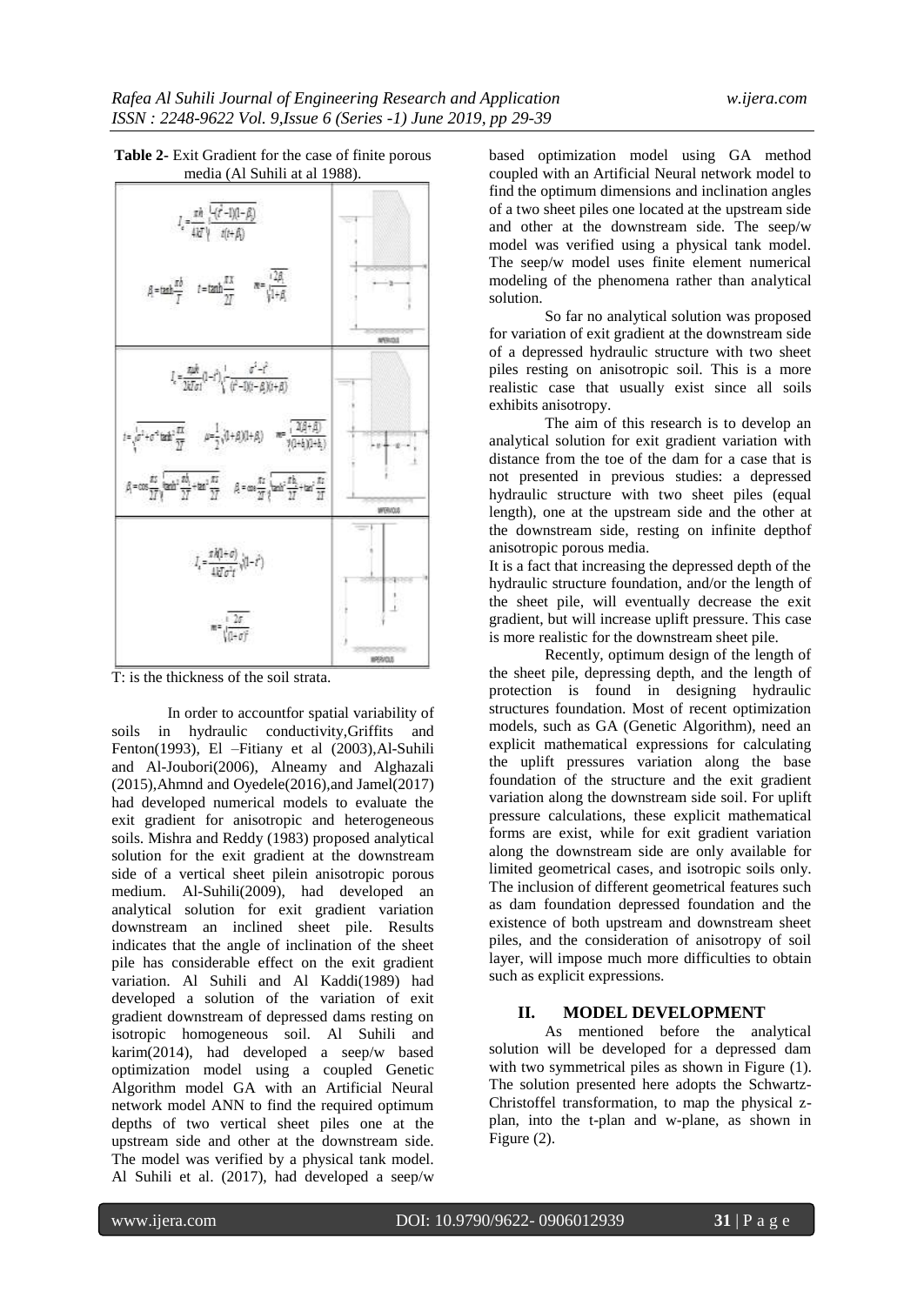

**Figure 1**- Depressed dam without sheet pile.



**Figure 2-** Plane t and w used in Schwartz-Christoffel conformal mapping.

For the physical plane, the following notations are adopted:

h1,h2: depth of water in the upstream and downstream sides respectively;

d: depressed depth;

h: difference in head between upstream and downstream sides;

ϕ, ψ: Potential and stream function;

Kx,Ky: the hydraulic conductivity of the porous media in the horizontal and vertical directions, respectively;

s: length of the sheet pile

2b: total width of hydraulic structure

d/b: ratio of depressed depth to the half-width of the hydraulic structure;

s/b: ratio of the length of sheet pile to the halfwidth of the hydraulic structure.

Following Harr (1962), the mapping of the z-plane on the t-plane is given by the following equation.

$$
Z = M \int_0^t \sqrt{\frac{m^2 - t^2}{1 - t^2}} dt + N
$$

Where  $Z=x+iy$ , is the complex coordinate of the physical plane, and t is the real axis coordinates of the t-plane.

(1)

(4)

Using equation (1), the following can be deduced for the derivative of Z with respect to t.

$$
\frac{dZ}{dt} = M \frac{t^2 - \sigma^2}{\sqrt{(1 - t^2)(m^2 - t^2)}}
$$

 (2) Writing the numerator of the integrand as  $(t^2$ m2+t2 $-\sigma$ 2, the integral (1) can bewritten as:

$$
Z = -M \int_0^t \sqrt{\frac{m^2 - t^2}{1 - t^2}} dt + \frac{M(m^2 - \sigma^2)}{m} \int_0^t \frac{dt}{\sqrt{(1 - t^2)(m^2 - t^2)}}
$$
\n(3)

Integrating Equation (3), and using the mathematical definition of elliptic integrals, an expression for Z can be found as:  $MT/2$ 

$$
Z = -M[(\sigma^2 - 1)F(m, \theta) + E(m, \theta)]
$$

Where 
$$
\theta = \sin^{-1}(t/m)
$$

 $F(m, \theta)$ : is the elliptic integral of the first kind, of Modulus m and amplitude  $\theta$  , and

 $E(m, \theta)$ : is the elliptic integral of the second kind, of modulus m and amplitude θ

(5)

According to Harr (1962),

$$
\sigma^2 = \frac{E' + (\frac{d}{b})(K - E)}{K' + (\frac{d}{b})K}
$$
  
And;

$$
M = -\frac{2b}{\pi} \left[ K' + \frac{d}{b} K \right]
$$

Substituting Equation (5) and (6) into Equation (4) yields to:

(6)

$$
Z = -\frac{2b}{\pi} \left[ \left( E' - K' - \frac{d}{b} E \right) u + \left( K + \frac{d}{b} E \right) E(u) \right]
$$
  
(7)

where K is the Complete elliptic integral of the first kind,

E is the complete elliptic integrals of the second kind ,and

 $K^{\wedge}$ ',E $^{\wedge}$ ',are the complete ellitic integrals of complemantary modulus m^',

of the first and the second kind resoectively,  $m^{\prime}$  ( $\prime$ 2  $\lambda$ 

> $= 1 - m^2$ . and u is obtained from the Jacobian function  $Sn u = t/m$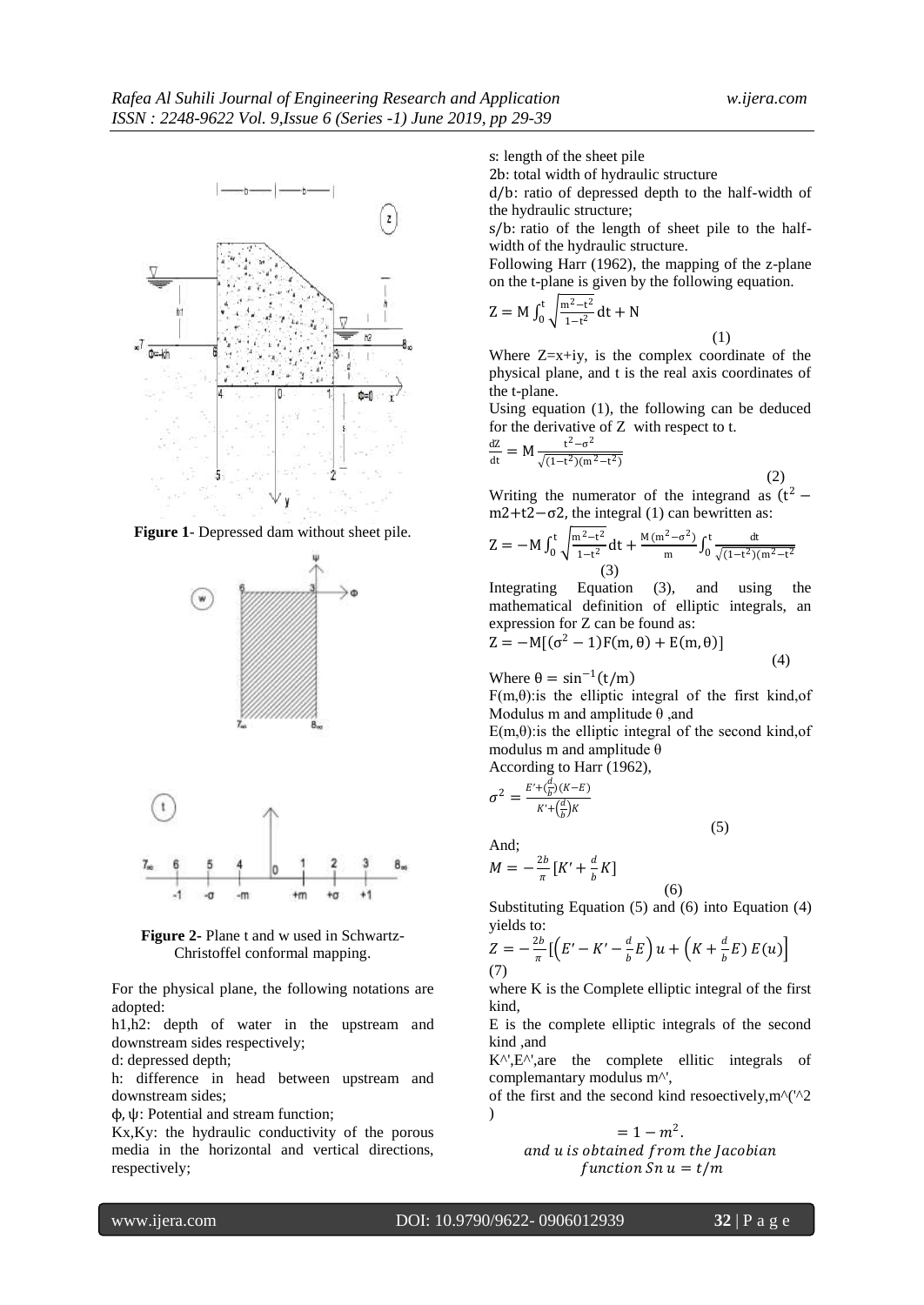1

The t-w transformation is given by:

 $t = cos \left( \frac{\pi w}{\mu} \right)$  $kh$  $\vert$  (8) where,  $w = \phi + i\psi$ 

(9)

w: is the complex representation of the flow stream and potential functions.

For a given  $s/b$  and  $d/b$ , m could be found from Fig 5-33 a) and b), Harr(1962).



**Figure 3-** m values as a function of s/b or b/s from Harr (1962).

The derivation ofthe equation for the variation of the exit gradient along the downstream side, can be done as follows:

Along the downstream side the potential function,  $\phi = 0$  which yield to  $w = i\psi$ ; hence dw  $\frac{dw}{dz}=i\frac{d\psi}{dz}$  $\frac{d\psi}{dz} = i \frac{d\psi}{dx}$  $\frac{d\psi}{dx} = iV = iI_x k$ (10)

Where *V* is the velocity of seepage;  $i = \sqrt{-1}$ , and  $I_x$  is the exit gradient. Recall that

 $\frac{dw}{dZ} = \frac{dw}{dt}$  $\frac{dw}{dt} \cdot \frac{dt}{dZ}$  $dZ$  $(11) \frac{dw}{dt}$  $\frac{dw}{dt} = -\frac{kh}{\pi}$  $\pi$  $\sqrt{1-t^2}$ 

(12)

(15)

Substituting Equations (2), (10) and (12) into Equation (11), it yields to:

$$
-iI_x k = -\frac{k h}{\pi} \frac{1}{\sqrt{1 - t^2}} \cdot \frac{1}{M} \frac{\sqrt{(1 - t^2)(m - t^2)}}{t^2 - \sigma^2}
$$
  
(13)  

$$
-iI_x = \frac{h}{\pi} \cdot \frac{1}{M} \frac{\sqrt{(t^2 - m)}}{t^2 - \sigma^2}
$$

Multiplying Equation (14) by i  $-I_x = \frac{h}{\pi}$  $\frac{h}{\pi} \cdot \frac{1}{M}$ M  $\sqrt{(m^2-t^2)}$  $t^2-\sigma^2$ 

Rearranging Equation (15):

$$
\frac{I_x b}{h} = \frac{\sqrt{t^2 - m^2}}{2[K' + \frac{d}{b}K](t^2 - \sigma^2)}
$$

 (16) Along the downstream side  $Z = x + b - id$ . Substituting this relation into Equation (7), it yields to:

$$
x + b - id = \frac{2b}{\pi} \left( K' + \frac{d}{b} K \right) \left[ (\sigma^2 - 1) (F(m, \theta) + E(m, \theta) (17) \right]
$$

Setting,  $x' = x + b$ , Equation(17) can be written as following:

$$
\frac{x'}{b} = \frac{2b}{\pi} Real \left[ \left( K' + \frac{d}{b} K \right) \left[ (\sigma^2 - 1) (F(m, \theta) + E(m, \theta) (18) \right] \right]
$$

This is the equation that describes the relationship of the distance  $x$ 'along the downstream side as a function of t.

To obtain the modulus m for any given values of s/b, and d/b, the following equation developed by Harr(1962), can be used:  $\overline{S}$ 

$$
\overline{b}
$$

dw

$$
=\frac{\sigma^2 v+\left(m^2\;Sn\;v'\frac{Cn\;v'}{dn\;v'}\right)-E(m',v)}{(\sigma^2-1)K+E}
$$

Where:  $\boldsymbol{v}$ 

=

$$
dn'(\frac{m}{\sigma}, m')\nSn v', Cn v', and dn v', are the Jacobian\nfunctions of modulus v',
$$

To obtain the analytical solution for the variation of the exit gradient along the downstream side of such a structure resting on anisotropic soil media than on an isotropic one, the following derivation was modified from Mishara and Reddy(1983). A fictitious isotropic soil media is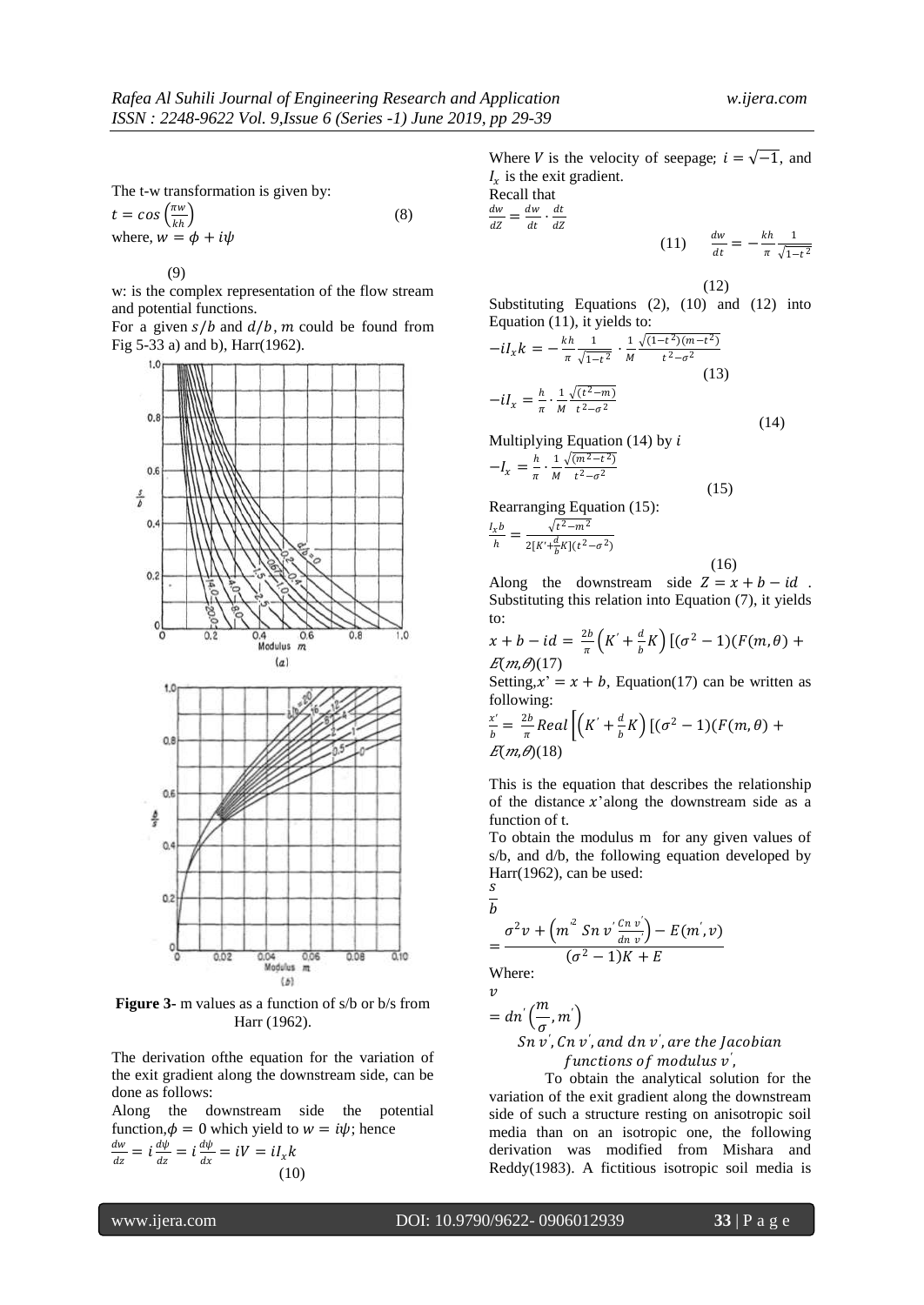obtained by using a rotation of axis according to the ellipse of the hydraulic conductivity, and rescaling of the domain as shown in figure(4a). Figure (4a) shows an illustration of the method for a depressed dam with two equal length sheet piles. From this figure the direction of the maximum hydraulic conductivity  $\mu$  makes an angle  $\alpha$  with the x-axis,  $\lambda$  is the orthogonal direction to  $\mu$ , i.e. the direction of the minimum coefficient of hydraulic conductivity, then the following equation for rotation of axis can be used;

 $\mu = x \cos \alpha - y \sin \alpha$ , and  $\lambda$ 

$$
= x \sin \alpha + y \cos \alpha (21)
$$

Hence the following equations can be used to find the formula for the variation of the exit gradient downstream of the structure for anisotropic soil; Īø

$$
= \text{Ief}\left[\frac{1+\tan^2\delta_1}{N+\tan^2\delta_1}\right]^{(b5)}\text{cosec}\left[\frac{N^{0.5}\cot\delta_1+\tan\alpha}{1-N^{0.5}\cot\delta_1\tan\alpha}\right] \tag{22}
$$

Where;

: is the exit gradient for the anisotropic media with  $N = \frac{K_{\mu}}{V}$  $K_\lambda$ 

Ief: is the exit gradient of the fictitious isotropic soil media with rescaled dimensions as will be shown later, and

$$
tan \delta_1 = \frac{tan \alpha}{\sqrt{N}}(23)
$$

For the case under consideration, setting  $\mu$ direction as x direction and  $\lambda$  direction as y direction, i.e,  $\alpha = 0$ , as shown in figure(4b);the following alternatives can be used to transform the real anisotropic soil domain into equivalent fictitious isotropic domain;

Expansion of domain by multiplying each structure dimension in in  $\lambda$  direction using the following equation:

$$
\lambda' = \lambda \left(\frac{K_{\mu}}{K_{\lambda}}\right)^{0.5} \tag{24}
$$

Contraction of domain by multiplying each structure dimension in the  $\mu$  direction using the following equation:

$$
\mu' = \mu \left(\frac{K_{\lambda}}{K_{\mu}}\right)^{0.5} \tag{24}
$$

Selecting the former and setting,  $K_{max} = K_x = K_\mu$ , and  $K_{min} = K_y = K_\lambda$ And;

$$
N = \frac{K_{\mu}}{K_{\lambda}} = \frac{K_{x}}{K_{y}}(25)
$$

The following equation can be deduced:

$$
I_e = I_{ef} \left[\frac{K_y}{K_x}\right]^{1/2}
$$

(26)

Where  $K_x$ ,  $K_y$ , are the hydraulic conductivites in the x and y direction, respectively;  $I_e$  is the exit gradient for anisotropic porous media at any point at the downstream side of hydraulic structure, and  $I_{ef}$  is the exit gradient at any point of the downstream side of hydraulic structure for a fictitious isotropic soil media obtained from equation (16)with the following modification:  $d' = d \left[\frac{K_y}{K}\right]$  $\left[\frac{K_y}{K_x}\right]^{1/2}$  and  $s' = s \left[\frac{K_y}{K_x}\right]$  $\frac{K_y}{K_x}$ <sup>1/2</sup>.

Figures 4a and 4 b should be added here

#### **III. MODEL VERIFICATION**

In order to verify the analytical solution obtained herein the results of the exit gradient variation obtained using the present analytical solution were compared to the results of a finite differences based model developed herein,. Three cases are selected as shown in Figure(5), each with different values of inputs. The results in the figure indicate high compatibility between the results of the developed solution and the finite difference model. It is worth here to mention that the accuracy of the results of the finite difference model for exit gradient are highly sensitive to the grid size. A sensitivity analysis is done by reducing the grid size until obtaining a stable solution (i.e, no further change in the accuracy), is obtained. The computer time required to run the finite difference model with the required accuracy for each case is found to be range from 8-12 hrs.

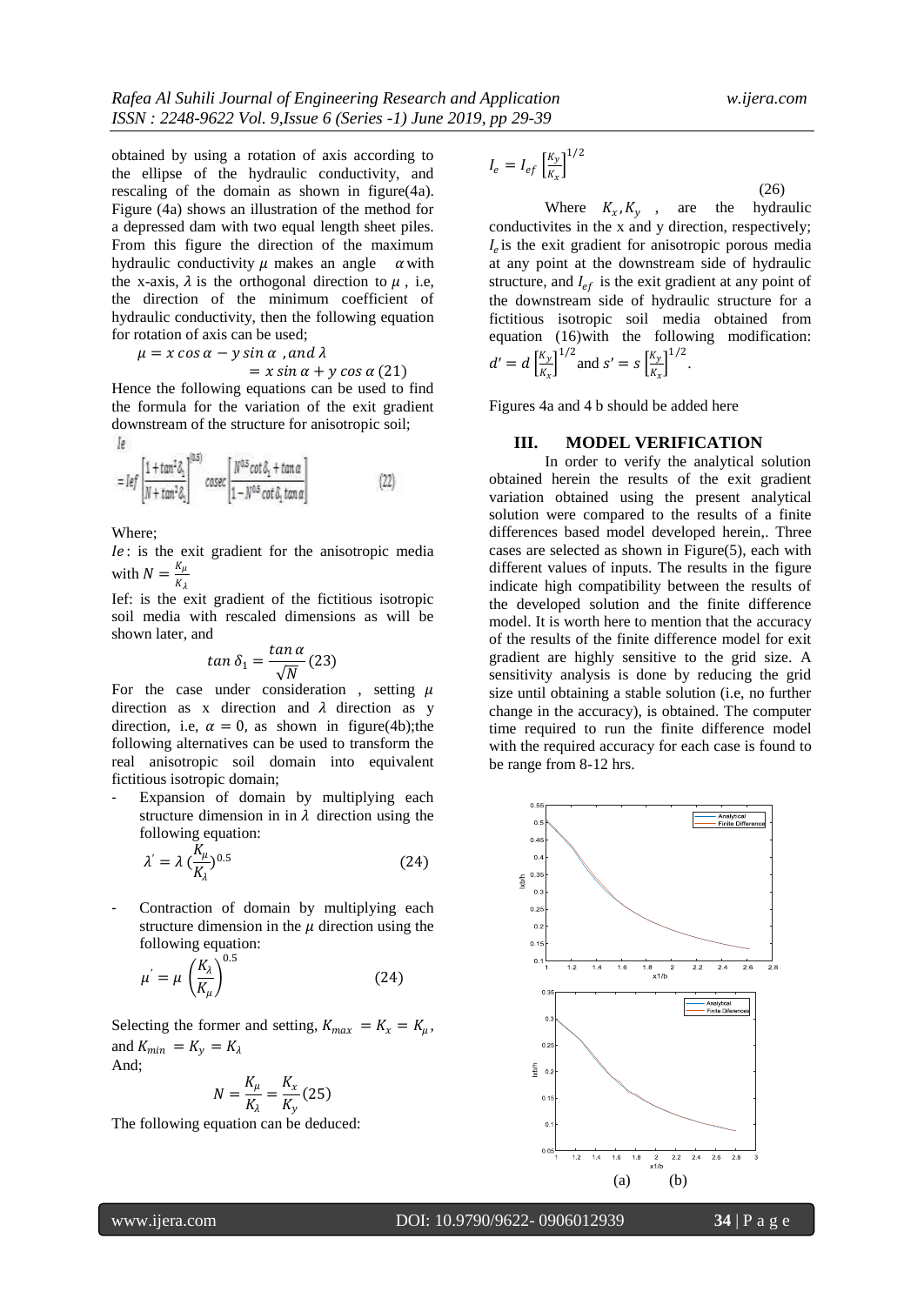

**Fig. (5)** Comparison of exit gradient variation downstream of the structure, (a)  $s/b=0.2$ ,  $d/b=0.1$ , kx/ky=1, (b) s/b=0.2,  $d/b=0.1$ , kx/ky=2,(c)s/b=0.4,  $d/b = 0.1$ ,  $kx/ky = 2$ .

#### **IV. RESULTS AND DISCUSSION**

The developed analytical model is used to investigate the effect of s/b and d/b on the nondimensional form of the exit gradient variation at the downstream side of structure  $\frac{l_x b}{h}$ . In addition to that, the anisotropic solution is used to investigate the effect of the degree of anisotropy on the variation of the exit gradient. In order to investigate these effects, the general case investigated herein is divided into two cases, the first one a depressed structure case without sheet piles obtained by setting s/b=0, to investigate the effect of depressing depth without the existence of sheet pile. The second case is a more generalized form to investigate the effects of both depressing structuredepth and sheet pile on this variation.

## **1.1. Depressed StructureResting on Permeable Soil of Infinite Extent.**



**Figure 6**–Variation of Exit Gradient of a depressed Structure with no sheet pile  $(s/b=0)$  and different depressed depth  $(d/b=0.1, 0.2, 0.4, 0.8)$ , for isotropic and anisotropic soil.

Figure (6) shows the exit gradient variation with downstream side distance for  $s/b = 0$  (no sheet pile) and different values of depressed dam  $d/b = 0.1, 0.2, 0.4, 0.8$ . For each  $d/b$  value the effect of different degree of anisotropy are investigated  $K_x/K_y = 1, 2, 3, 4, 5$ . This figure shows that the exit gradient in general has a very steep descending variation for  $x_1/$ b almost up to 2, for  $d/b = 0.1$  and  $d/b = 0.2$ , after which the variation become mild. Generally, it can be concluded that exit gradient reach a constant value at  $x_1/b$  almost equal to 2.5. For, $d/b \ge 0.4$ , the descending gradient for low values of  $x_1/b$  is milder than that for the case of  $d/b \le 0.2$ , but still it can be concluded that exit gradient has a low variation for  $x_1/b > 2.5$ . This figure also shows that, as expected, the exit gradient decreases with the increase of  $d/b$ . However, this reduction is more significant for  $1 < x_1/b < 2$ . Table 3 shows the percentage reduction in exit gradient for different values of  $d/b$ .

**Table 3-** Percentage reduction in exit gradient for different values of d/b, s/b=0.

| X1/b             | d/b     |     |     |     |  |  |
|------------------|---------|-----|-----|-----|--|--|
|                  | 0.1     | 0.2 | 0.4 | 0.8 |  |  |
|                  | $0.82*$ | 33% | 56% | 73% |  |  |
| 1.5              | $0.28*$ | 4%  | 13% | 35% |  |  |
|                  | $0.18*$ | 5%  | 8%  | 16% |  |  |
| *Values of IeB/h |         |     |     |     |  |  |

This figure also shows that for all  $d/b$ values, the exit gradient reduces when the degree of anisotropy increases. This is an expected behavior because when the degree of anisotropy increases, the vertical hydraulic gradient will decrease in comparison to horizontal gradient. However, an important conclusion can be drawn that is, at low successive degree of anisotropy this reduction is high, while the reduction will be insignificant between the high successive values of degree of anisotropy.

**Table 4-** Percentage Reduction in exit gradient for different values of x1/b for isotropic and anisotropic case  $Kx/Ky=1$ , and 5,  $s/b=0$  (no sheet

pile).

|       | x1/b | d/b     |     |     |     |  |
|-------|------|---------|-----|-----|-----|--|
| Kx/Ky |      | 0.1     | 0.2 | 0.4 | 0.8 |  |
|       |      | $0.82*$ | 33% | 56% | 73% |  |
|       | 1.5  | $0.27*$ | 4%  | 13% | 35% |  |
|       | 2.5  | $0.14*$ | 5%  | 8%  | 16% |  |
|       |      | $0.37*$ | 33% | 56% | 73% |  |
| 5     | 1.5  | $0.13*$ | 9%  | 13% | 35% |  |
|       | 2.5  | $0.14*$ | 1%  | 4%  | 12% |  |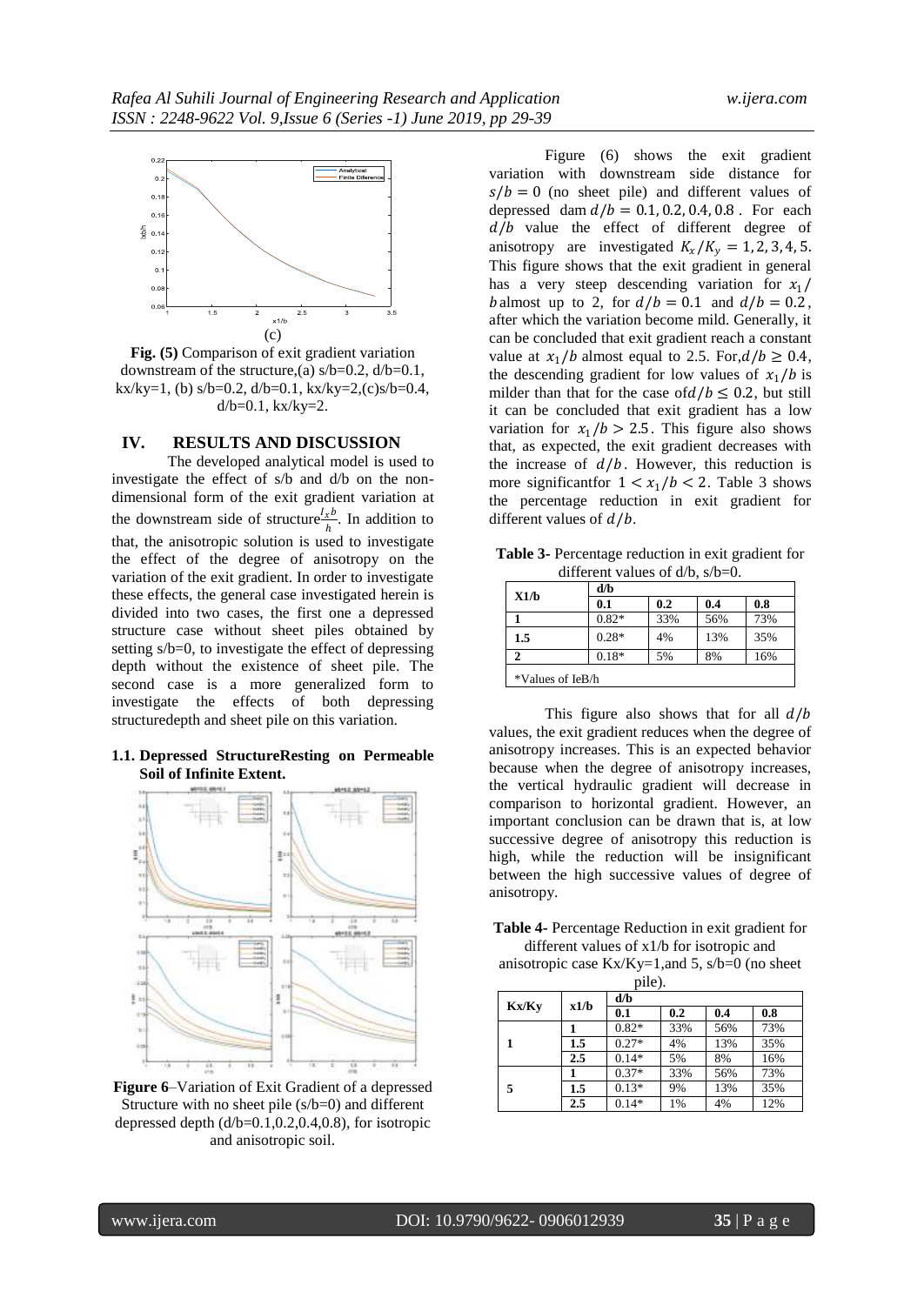\*Values of IeB/h

**1.2. Depressed Structure Resting on Permeable Soilof Infinite Extent with Two Symmetrical** 



**Figure 7-** Variation of Exit Gradient of a Depressed Structure with sheet pile (s/b=0.1) and different depressed depth (d/b=0.1,0.2,0.4,0.8), for isotropic and anisotropic soil.

Figure (7) shows the exit gradient variation with downstream side distance for  $s/b = 0.1$  (two sheet piles with equal length) and different values of depressed ratio  $d/b =$ 0.1, 0.2, 0.4, 0.8. For each d/b value the effect of different degree of anisotropy are investigated  $K_x/$  $K_v = 1, 2, 3, 4, 5$ . Similar behavior is presented as for the case  $s/b = 0$ , mentioned above (Figure (6)). In order to compare this case and the previous one, and investigate the effect of the existence of sheet piles, the reductions in exit gradientdue to the presence of sheet piles  $s/b = 0.1$  for different  $x_1/b$  values and degrees of anisotropy are presented in Table (5).



**Figure 8** Variation of Exit Gradient of a dam with sheet pile (s/b=0.2) and different depressed depth  $(d/b=0.1, 0.2, 0.4, 0.8)$ , for isotropic and anisotropic soil.

| Table 5-Percentage reduction in exit gradient, due       |
|----------------------------------------------------------|
| to presence of sheet pile $s/b=0.1$ for different $x1/b$ |
| values and degree of anisotropy $(Kx=Ky=5)$              |

| $s/b=0.1$ |              |              |                  |  |  |  |
|-----------|--------------|--------------|------------------|--|--|--|
|           | $d/b=0.1$    |              |                  |  |  |  |
| x1/b      | $Kx/Ky=1$    | $Kx/Ky=5$    |                  |  |  |  |
|           | <b>Value</b> | <b>Value</b> | $\frac{0}{0}$    |  |  |  |
|           |              |              | <b>Reduction</b> |  |  |  |
|           | 0.625384314  | 0.195519345  | 69%              |  |  |  |
| 1.5       | 0.291776831  | 0.129003893  | 56%              |  |  |  |
| 2         | 0.186760523  | 0.083423325  | 55%              |  |  |  |

Similar analyses can be done for the cases of  $s/b = 0.2, 0.4$  and 0.8 (Figures 8,9, and 10). Table 6 shows the reduction of Exit gradient due to the presence of sheet piles for different  $x_1/b$  values and different degrees of anisotropy.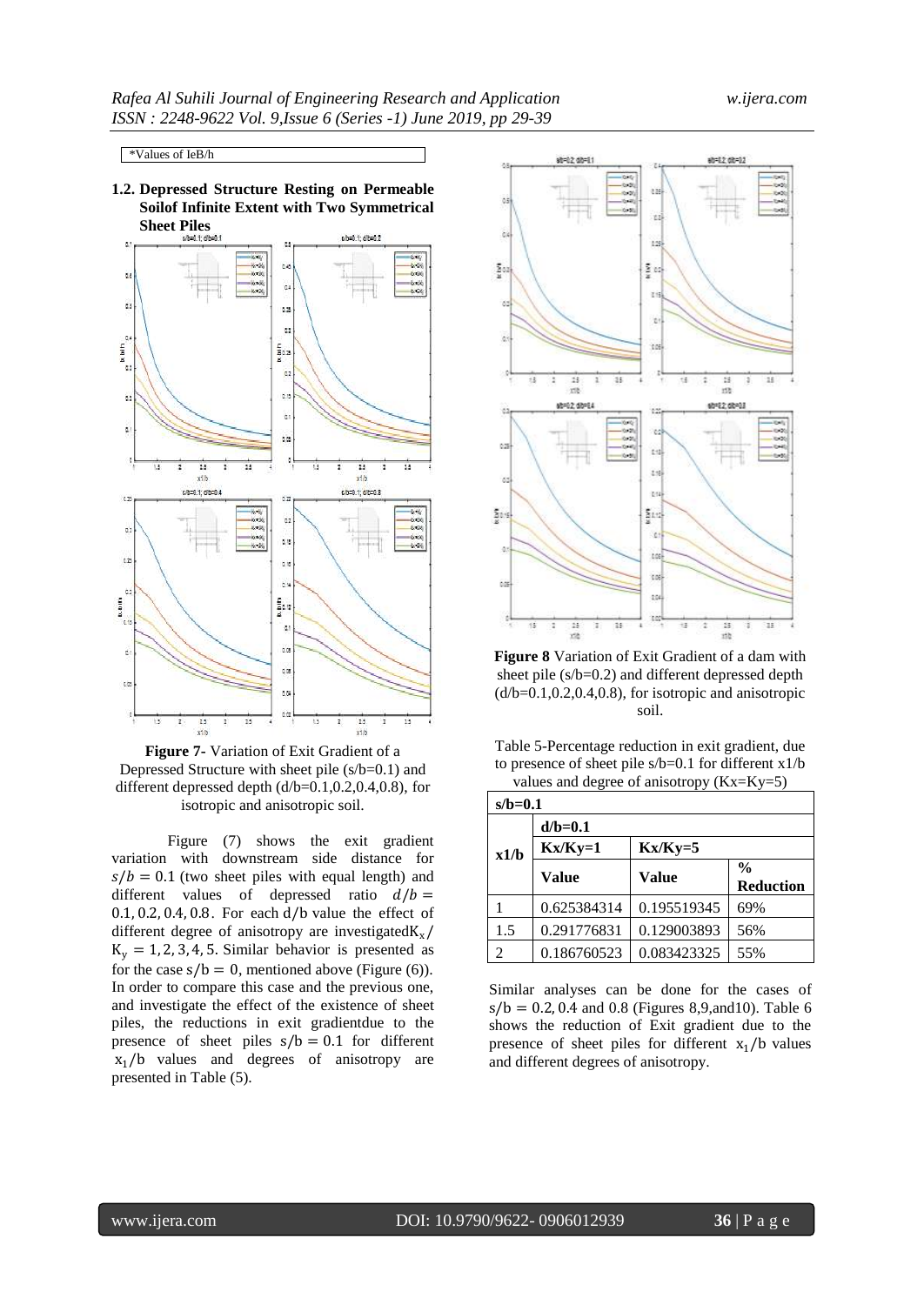

**Figure 9-** Variation of Exit Gradient of a Structure with sheet pile (s/b=0.4) and different depressed depth  $(d/b=0.1, 0.2, 0.4, 0.8)$ , for isotropic and anisotropic soil.

**Table 6**-Percentage Reduction in exit gradient due to presence of sheet pile s/b=0.1, 0.2, 0.4, 0.8 for different values of x1/b values and difference d/b values for isotropic and anisotropic soil (Kx/Ky=5).

|     |      | dh=0.1  |         | d/b=0.2 |         | 40-04   |         | d/b=0.8                                             |         |
|-----|------|---------|---------|---------|---------|---------|---------|-----------------------------------------------------|---------|
| s/b | xi/b | Kx/Ky=1 | Kx/Ky=5 | Kx/Ky=1 | Kx/Ky-5 | Kx/Ky=1 | Kx/Ky=5 | Kx/Ky=1                                             | Kx/Ky=5 |
|     | 1    | 0,63    | 磤       | 0.45    | 65%     | 032     | 62%     | 0.21                                                | 60%     |
| 0.1 | 15   | 029     | 56%     | 0.28    | 9%      | 026     | 61%     | 0.19                                                | 59%     |
|     | 2    | 0.19    | 55%     | 019     | 56%     | 0.18    | 57%     | 0.09                                                | 2%      |
|     | 1    | 051     | 71%     | 0.40    | 6%      | 0.29    | 9%      | 0,21                                                | 60%     |
| 02  | 15   | 030     | 61%     | 028     | 63%     | 9,08    | $-23%$  | 0.19                                                | 5%      |
|     | 2    | 0.19    | 56%     | 0.13    | 59%     | 0.18    | 58%     | 0.15<br>0.18<br>0.17<br>0.14<br>0.14<br>013<br>0.12 | 56%     |
|     | i    | 037     | 75%     | 031     | 73%     | 025     | 70%     |                                                     | 67%     |
| Ø.4 | 15   | 027     | 68%     | 025     | 6%      | 021     | 68%     |                                                     | 67%     |
|     | 2    | 0.18    | 61%     | 018     | 62%     | 0.17    | 62%     |                                                     | 64%     |
|     | 1    | 024     | 79%     | 021     | 78%     | 0.18    | 76%     |                                                     | 73%     |
| 0.8 | 15   | 021     | 77%     | 020     | 76%     | 017     | 75%     |                                                     | 72%     |
|     | 2    | 0.16    | 72%     | 0.16    | 72%     | 0.14    | 72%     |                                                     | 71%     |



**Figure 10-** Variation of Exit Gradient of a Structure with sheet pile (s/b=0.8) and different depressed depth  $(d/b=0.1, 0.2, 0.4, 0.8)$ , for isotropic and anisotropic soil.

This variation are shown in Figures10 and 11 for different values of  $s/b$  and  $d/b = 0.1, 0.8$ .



**Figure 11** Effect of anisotropy ratio for small d/b ratio for a Depressed Structure without sheet piles.

Figure 11 indicates that the existence of sheet pile with short length  $(s/b = 0.1)$  will decrease considerably the maximum exit gradient  $(s/b = 0)$ . Furthermore, it is clear that increasing s/b to 0.2, 0.4 and 0.8 will decrease the maximum exit gradient values by a constant quantity. That can be explained by the change in flow pattern due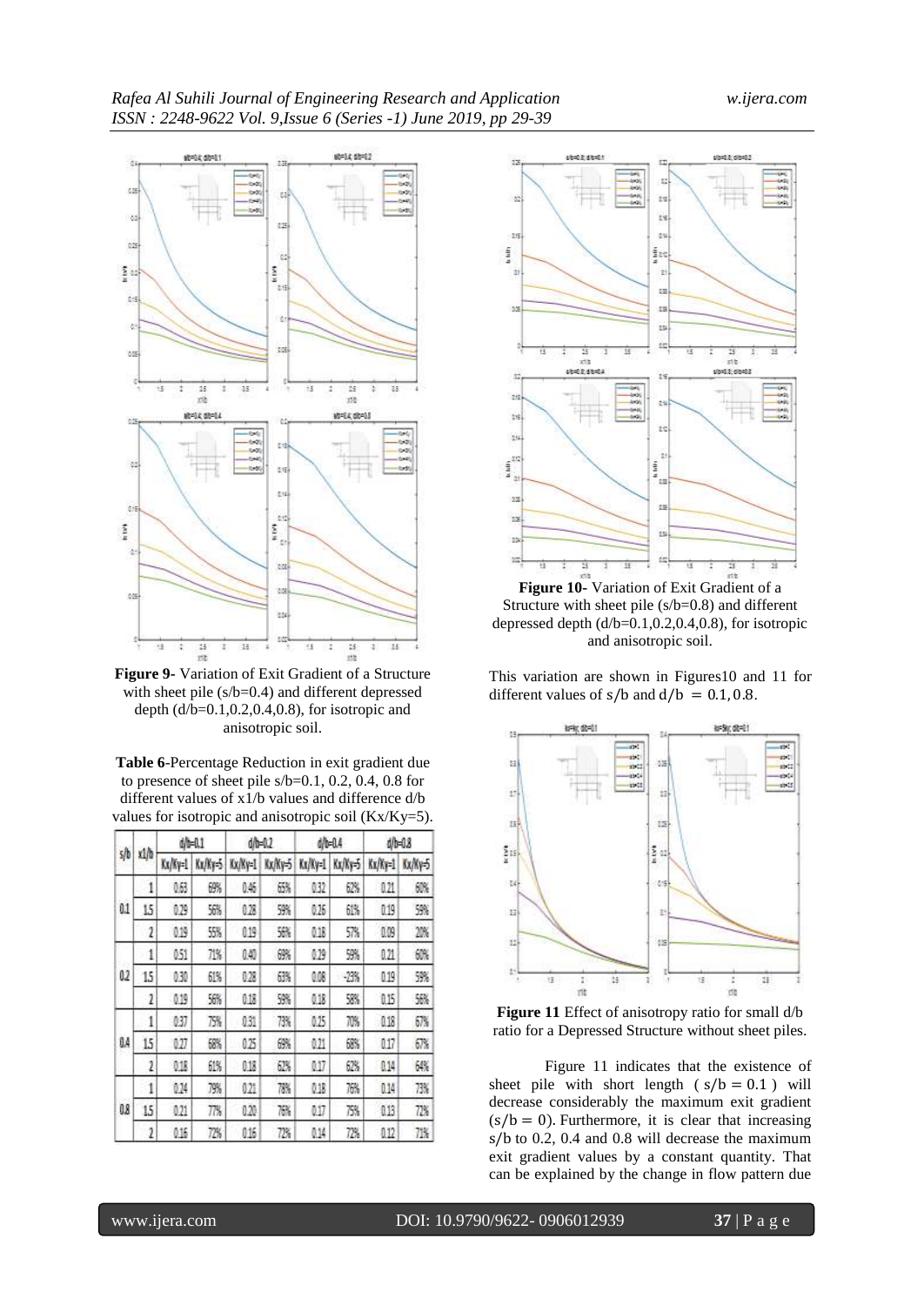to existence of sheet pile of any length. However, for low exit gradient values located at  $x_1/b > 2$ , the effect of s/b can be neglected for isotropic case (as shown on the left plot of the figure), while for anisotropic case  $K_x/K_y = 5$  the increase in s/b will still have effect as shown on the right plot of Figure 11.



**Figure 12** Effect of anisotropy ratio for High d/b ratio for a Depressed Structure without sheet piles.

Figure 12shows the same effect as Figure 11, for a depressed depth  $d/b = 0.8$  rather than 0.1. This figure presents a different variation in the maximum exit gradient. The increase in s/b values causes a higher reduction in the maximum exit gradient for isotropic and anisotropic porous media.

## **V. CONCLUSIONS**

The following conclusions can be deduced from the present research;

- The developed analytical solution is found highly compatible with finite difference solution. However in order to achieve the required accuracy for the finite difference solution a small discretization grid is required which make the required computer running time relatively high.
- For the case of depressed structure without sheet pile the exit gradient variation is found steep for the region near than the toe of the structure up to  $x1/b=2.5$ , when there after become very mild which may introduce a limiting value for the protection length design. This is true for different values of depressing ratio of the foundation of the structure.
- The degree of anisotropy has considerable effect on the exit gradient, as this ratio increases considerable reduction of exit gradient is observed, especially near the toe of

the structure. This reduction is increase as the depressing ratio of the foundation increases.

- Similar variation is observed for the case of depressed structure with the existence of the sheet piles, as that case without sheet piles. The comparison of the two cases indicates that the existence of sheet pile will have considerable effect in reducing the exit gradient. Hence, these results recommends the use of small depressing depth with sheet piles which is more cost effective design of the foundation rather than increasing the depth of depressing. However this reduction is high for small successive s/b ratios than those for high s/b ratios.
- The analytical solution can be used for a reliable design of a structure resting on anisotropic soil media.

## **REFERENCES**

- [1]. Abbas, Z. I., 1994. Conformal analysis of seepage below hydraulic structure with and inclined cutoff. International Journal for numerical and analytical methods in geomechanics, Vol. 18, pp 345-353.
- [2]. Ahmed, A. A., Design of hydraulic structures considering different sheet pile configuration and flow through canal banks. Computer and Geothecnics, 2011, No. 4, Vol. 38, pp. 559-565.
- [3]. Ahmed, A. A., Moutari, S., & Oyedele, L. (2016). Stochastic analysis of seepage under water-retaining structures. Dams and Reservoirs, 26(3), 111-117. DOI: 10.1680/jdare.15.00020
- [4]. Al-Suhili, R.H., and Al-Joubori, F. M. A. "Modeling Seepage Control in Hydraulic Structures". Journal of Engineering, Vol13, no.3, 2006, pp 787-800.
- [5]. Al-Suhili, R.H., Kharrufa, N.S and Al-Oubaidy A.S. ''Variation of Exit Gradient Downstream of Hydraulic Structures". Engineering and Technology, Vol.5, No.3, 1988, pp.117-135.
- [6]. Al-Suhili R. H., and AlKadhi B.T., "Variation of Exit Gradient Downstream of Depressed Dams", Proceedings of Establishment of Technical Institutes, Iraq,(1989).
- [7]. Al-Suhili R.H.,(2008) "Analytical Solution for Exit Gradient downstream of Inclined Sheet piles", proceedings of the  $6<sup>th</sup>$ Engineering Conference, College of engineering, University of Baghdad, Iraq, 5- 7 April 2009, Vol. 1, pp 241-249.
- [8]. Al-Suhili R.H, and Karim R.A., "Optimal Dimensions of Small Hydraulic Structures cutoffs, using Coupled Genetic Algorithm